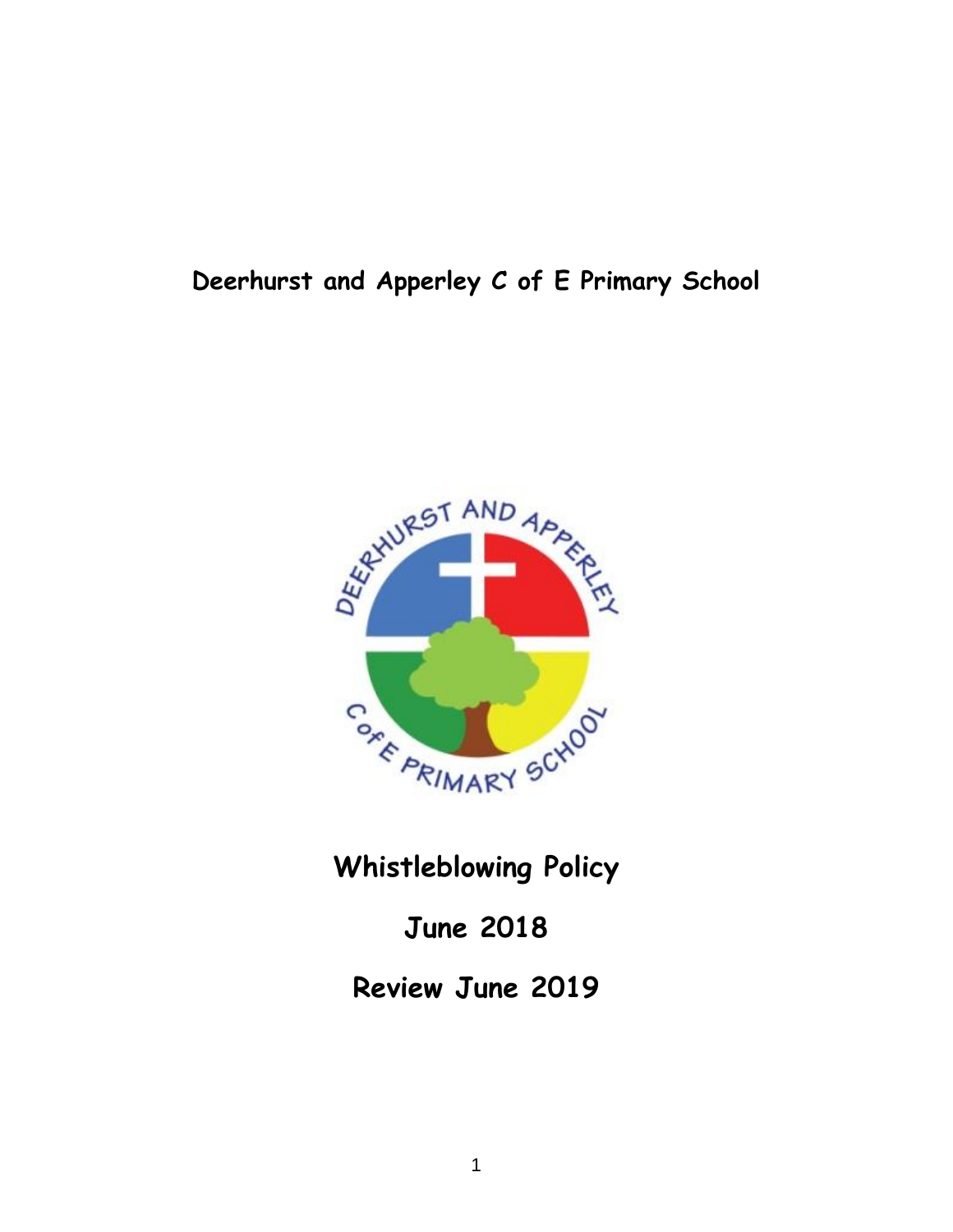## WHISTLEBLOWING POLICY

#### June 2018

#### Deerhurst and Apperley C of E School

#### **1. Introduction**

The Governors and Headteacher are committed to delivering a high quality education service to pupils and expect high standards from their staff and contractors. In order to maintain these high standards a culture of openness and accountability is vitally important. The aims of this policy are : -

- to encourage staff to raise concerns about malpractice within the School without fear of reprisal
- to reassure staff that concerns will be taken seriously
- to provide information about how to raise concerns and explain how the School/Governors may respond.

## **2. Policy Scope**

This policy applies to all School employees and volunteers, agency staff and staff contracted to work in school. Concerns from parents and pupils should fall under the school's complaints procedure or, if regarding an allegation of abuse or neglect against a member of staff, under the school's Allegations Management policy..

#### **3. Definition of whistleblowing**

Whistleblowing occurs when a concern is raised regarding something dangerous or illegal that affects other people. The whistleblower may not necessarily be directly affected by the danger or illegality and so may not have a personal interest. This is not the same as a complaint where the complainant is usually personally affected and so can seek reasonable redress.

## **4. Blowing the Whistle**

Whistleblowing may be for a wide range of concerns. The types of activity that should be disclosed include but are not limited to the following: -

- the physical, emotional or sexual abuse of pupils or staff
- unauthorised use of School funds and/or financial maladministration
- fraud and corruption
- failure to comply with legal obligations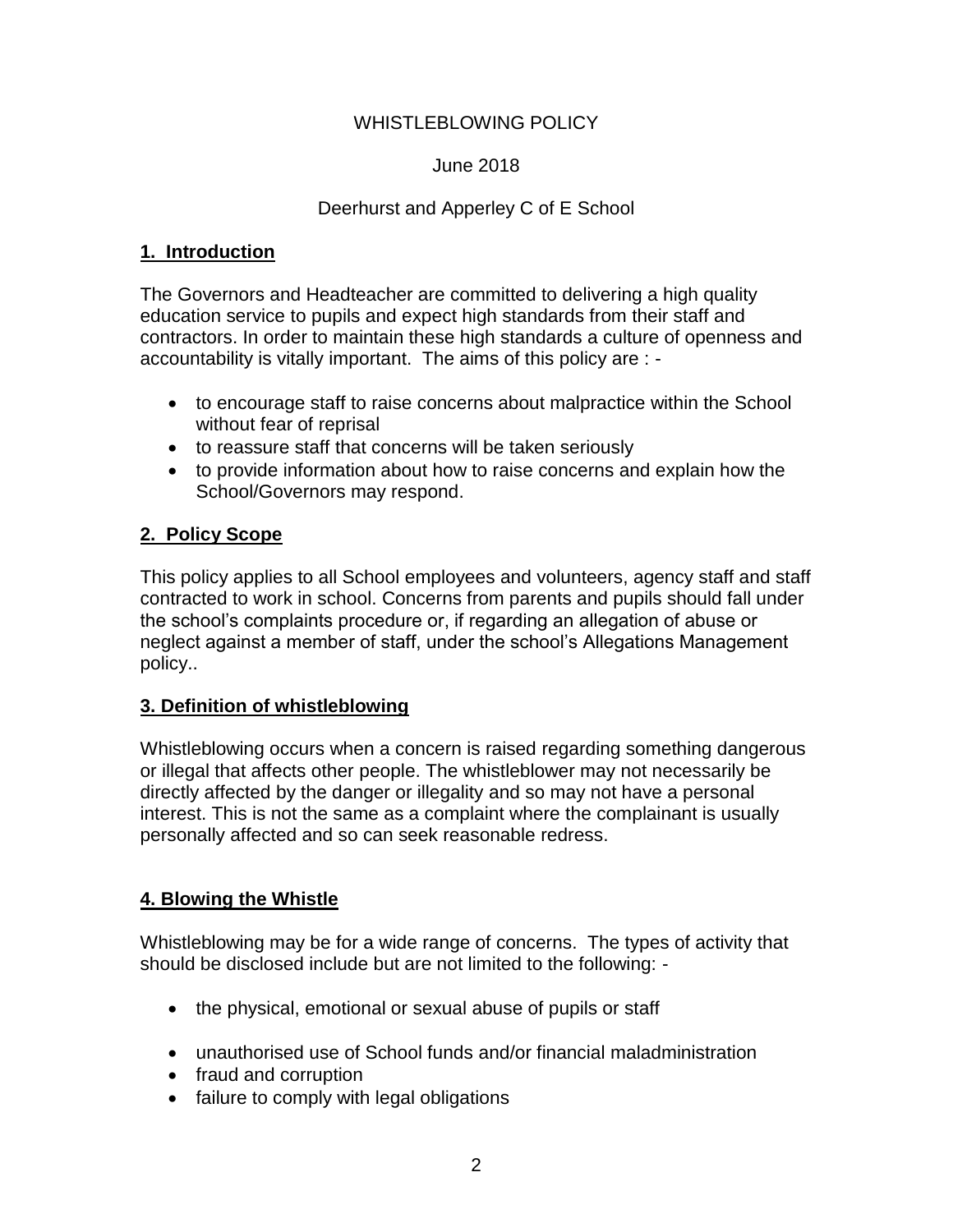- endangering of an individual's health and safety
- damage to the environment
- a criminal offence
- failure to follow financial and contract procedure rules
- showing undue favour to a contractor or a job applicant
- Lack of Safe recruitment
- miscarriages of justice
- deliberate concealment of information relating to any of the above
- concerns about the professional practice or competence of colleagues, other members of staff or other workers

Staff should raise their concerns with the Headteacher, or Deputy Headteacher or their manager. The earlier a concern is raised the easier it will be to take action. You the whistleblower are a witness to events not the investigator. You do not need to wait for compelling evidence before raising concerns but you must have reasonable grounds for your suspicion.

When reporting a concern you should provide as much information and detail as possible. In particular you should provide the full names of the people involved or who know about what is happening, including the names of those involved, dates of events and any relevant documentation. This will help the investigator to focus on the main issues quickly.

There will be some cases where it is not appropriate for you to raise concerns with your Headteacher/Manager, for example where you suspect your Headteacher/Manager already knows about the malpractice or where you suspect your Headteacher/Manager may be involved. In those cases, you should report your concerns to the Governors, or in the case of an allegation of abuse or neglect of a child by a member of staff, you can raise it directly with the Local Authority Designated Officer (LADO) [*Mrs J Bee]* Initial enquiries will be made to decide whether an investigation is appropriate and, if so, what form it should take. You will be advised whether an investigation takes place or not.

## **5. Advice and Support**

The School recognises that staff may wish to seek advice and support from their professional association or trade union before blowing the whistle and you are strongly advised to do so but a concern regarding the safety of a child should not be delayed.

Whistleblowers who consider that they have been victimised as a result of whistleblowing should make a formal complaint to their employer immediately giving details of the way in which they believe they have been subject to detriment and their reasons for thinking that the detriment might be connected with their disclosure. You may also choose to raise the matter with: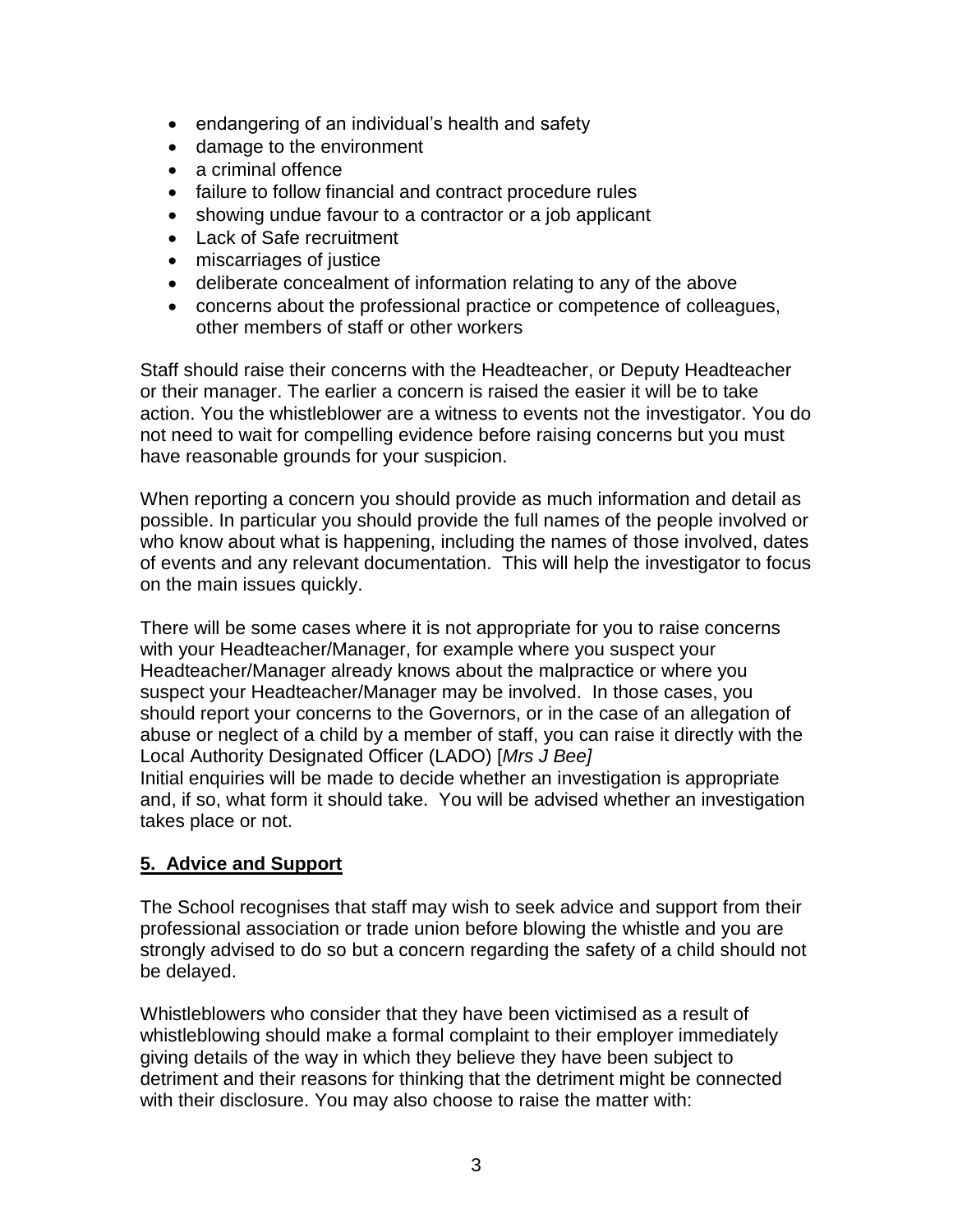- Professional Association/Trade Union
- Councillor
- Member of Parliament
- Legal Adviser

It is the responsibility of your employer to ensure that you are not victimised as a result of whistleblowing.

# **6. Confidentiality**

The School understands that you may be reluctant to come forward with information about the wrongdoing of a colleague or manager or indeed at all. As such, the School recognises that whistleblowers may wish to raise concerns in confidence. If you (the whistleblower) make a request for the matter to be kept confidential then your identity will not be revealed without discussing the matter with you first.

# **7. Anonymous Allegations**

It is recognised that the purpose of a whistleblowing policy is to allow people to make protected disclosure with the protection being against any reprisals or victimisation for disclosures made honestly and in good faith. It is very difficult for some people to come forward and make a disclosure and the prospect of having to identify yourself can make the action of whistleblowing all the more difficult. You are encouraged to give your name when raising concerns. A concern expressed anonymously is much less powerful and is often more difficult to investigate and can lack credibility. The decision whether to investigate an anonymous allegation will be made by the Headteacher and/ or the Chair of Governors. If it is an allegation of abuse or neglect, it will be passed to the Local Authority Designated Officer (LADO) for advice. When making this decision they will take into account the seriousness of the issues raised, the credibility of what is being said and the likelihood of confirming the allegation from other sources.

# **8. Protection for the Whistleblower**

All concerns raised under this procedure will be treated seriously and a decision made about whether or not an investigation is appropriate. Depending upon the nature of the matter it may be referred to the external auditor, the LADO or the police. The person to whom you reported your concern will be responsible for keeping you informed about the progress of the investigation and the action, which has been taken, although you may not be told the outcome. In some cases the investigation may result in criminal or disciplinary proceedings. If this happens you may be invited to give a written statement or give evidence at a hearing. The Headteacher and Governors will support you in this process and ensure that you are clear about what will happen.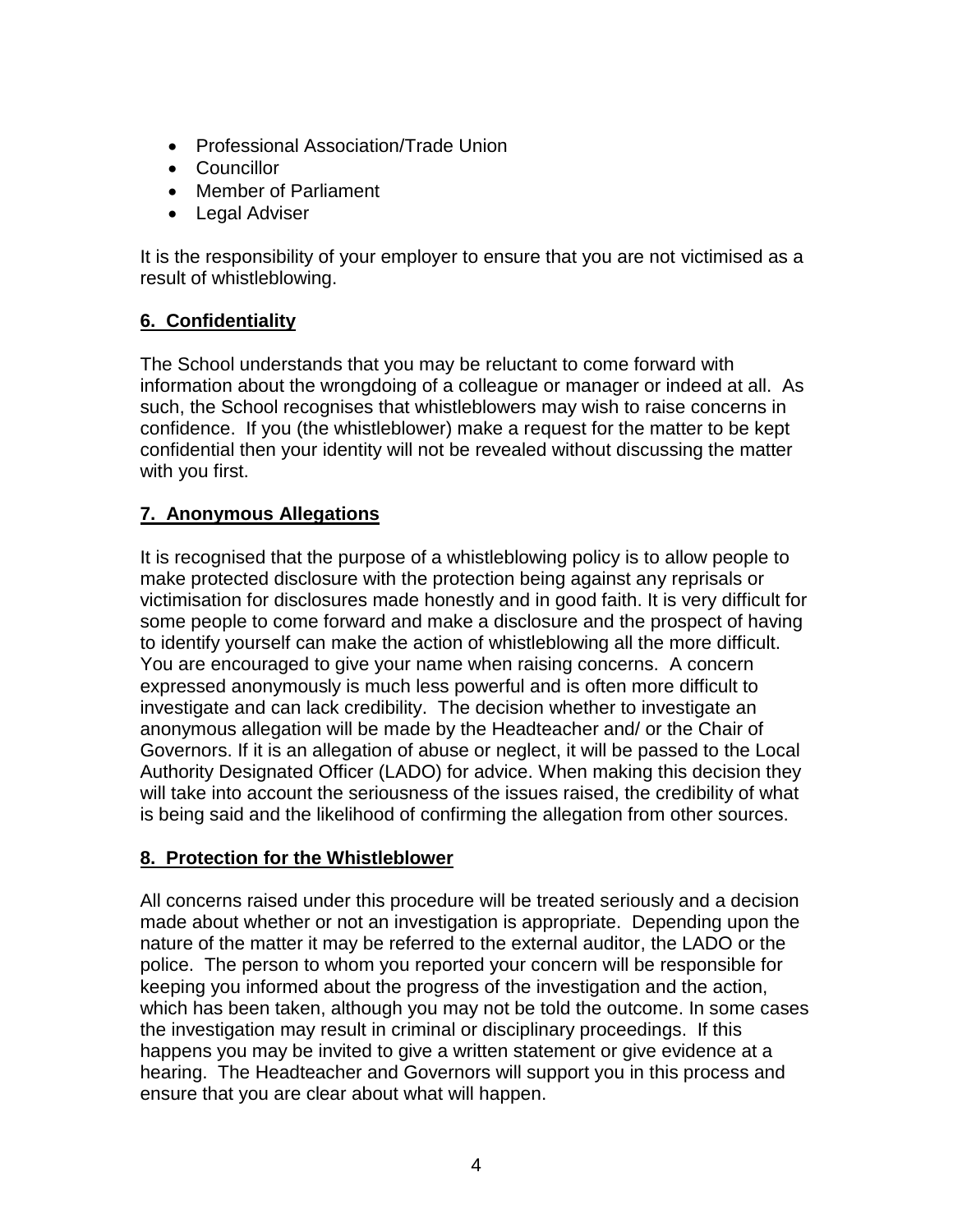## **9.Allegations not made in the public interest**

Concerns that are raised maliciously, or where they are known to be untrue may result in disciplinary action or, in the case of agency staff, the termination of the agency contract. In the case of contractors, the matter will be reported to the Contract Manager so that a decision can be made about the appropriate action to take.

## **10. Blowing the Whistle outside the School**

Sometimes it may be appropriate to raise concerns outside the School. This should only be done where you are raising a genuine concern in the public interest and where you believe the information is true, i.e. more than just suspicion. You are advised to discuss your concerns with a legal advisor, professional association, trade union or PCAW (see above) before reporting them outside the School.

Examples of external regulators you may wish to contact:

- Ofsted (whistleblowing helpline): 0300 123 3155 or [whistleblowing@ofsted.gov.uk](mailto:whistleblowing@ofsted.gov.uk)
- National Audit Office : 020 7798 7999
- Information Commissioner: 0303 123 1113
- Environment Agency: 03708 506 506
- Health and Safety Executive : 0300 0031 647

You may also choose to raise the matter directly with the Local Authority Designated Officer (LADO), if the matter concerns a potential safeguarding/child abuse issue. Please remember that in cases of abuse or neglect of a child, if you fail to report a concern and it later comes to light that you were aware of information which could have protected a child, it is possible that disciplinary action could be taken against you under Section 175 (157 for Independent Schools and Academies) of the Education Act 2002.

## **11. How is this policy reviewed?**

The Governors have overall responsibility for the operation of this policy. This policy has to be formally adopted by the Governors and will be reviewed annually.